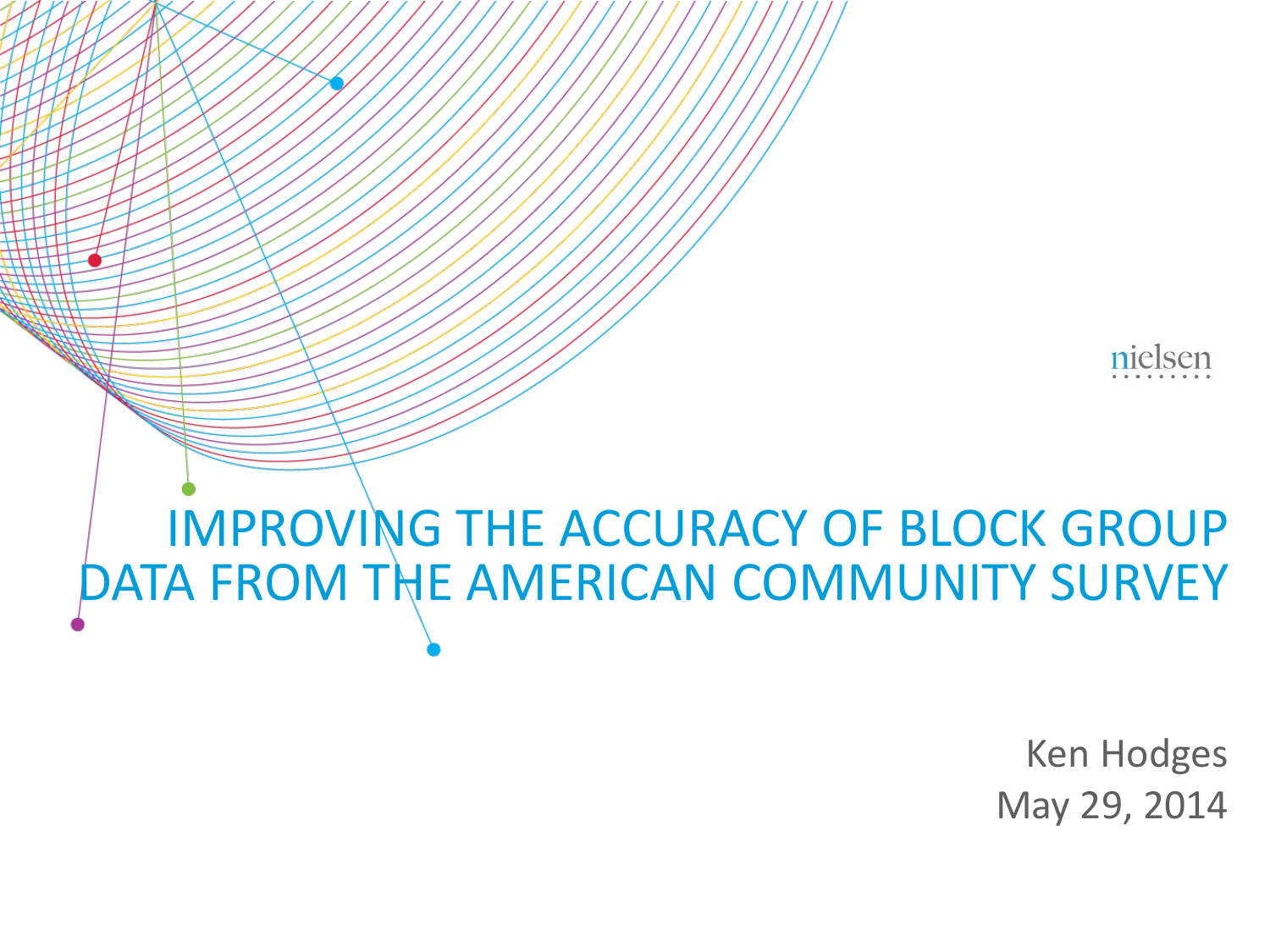# **BACKGROUND**

- ACS data for block groups
	- -- Concern over accuracy
	- -- Large margins of error
	- -- Conspicuous outliers
- ACS sample

- -- Smaller than census long form
- -- Many estimates based on few responses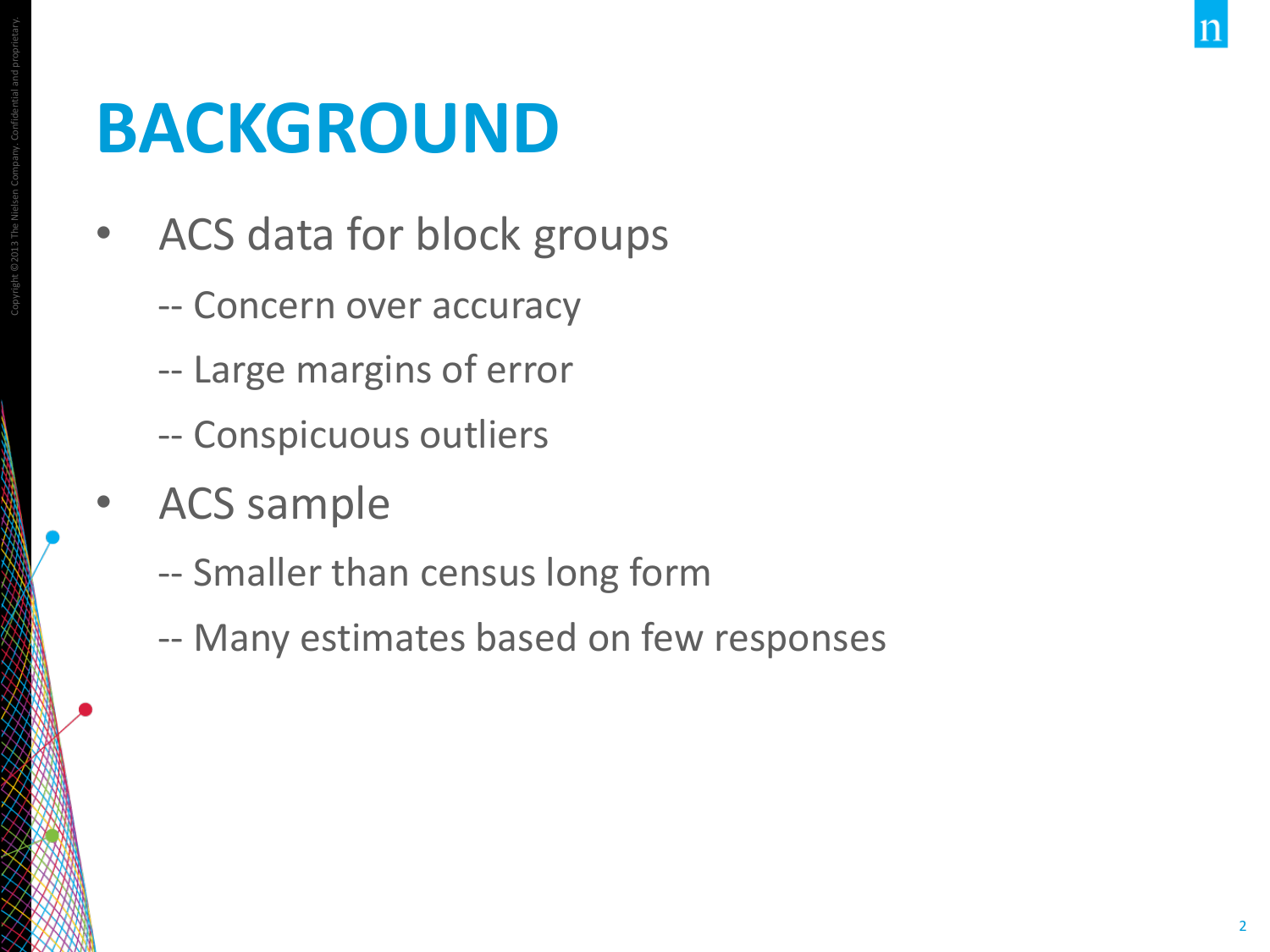### **BACKGROUND**

Copyright ©2013 The Nielsen Company. Confidential and proprietary.

### **Block Groups by Number of ACS Responses (2006-2010)**

| <b>ACS Responses</b> | N       | <b>Percent</b> |
|----------------------|---------|----------------|
| <b>Missing</b>       | 380     | 0.2            |
| Less than 10         | 2,650   | 1.2            |
| 10 to 19             | 18,264  | 8.4            |
| 20 to 49             | 132,669 | 60.9           |
| 50 to 99             | 53,315  | 24.5           |
| 100 to 199           | 9,555   | 4.4            |
| 200 to 499           | 896     | 0.4            |
| 500 or more          | 11      | 0.0            |
| Total                | 217,740 | 100.0          |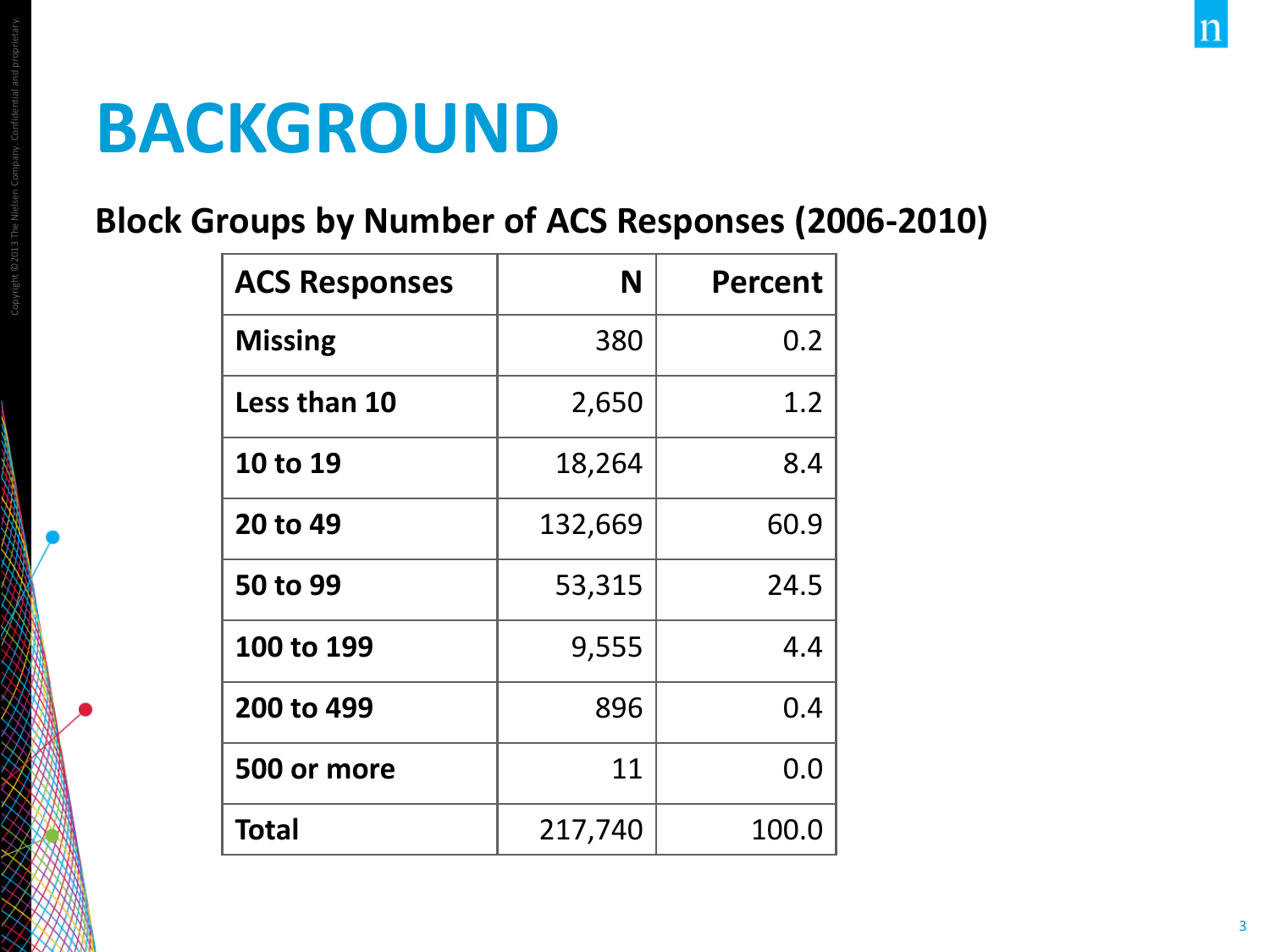# **BACKGROUND**

- Accuracy better for aggregations
	- -- But some dismiss value of block group data -- Critical of availability
- More productive to seek improvements
- Paper describes: **ACS Touch Method**
	- -- Effort to improve accuracy
	- -- Before use in Nielsen products
	- -- Also evaluation against 2010 census data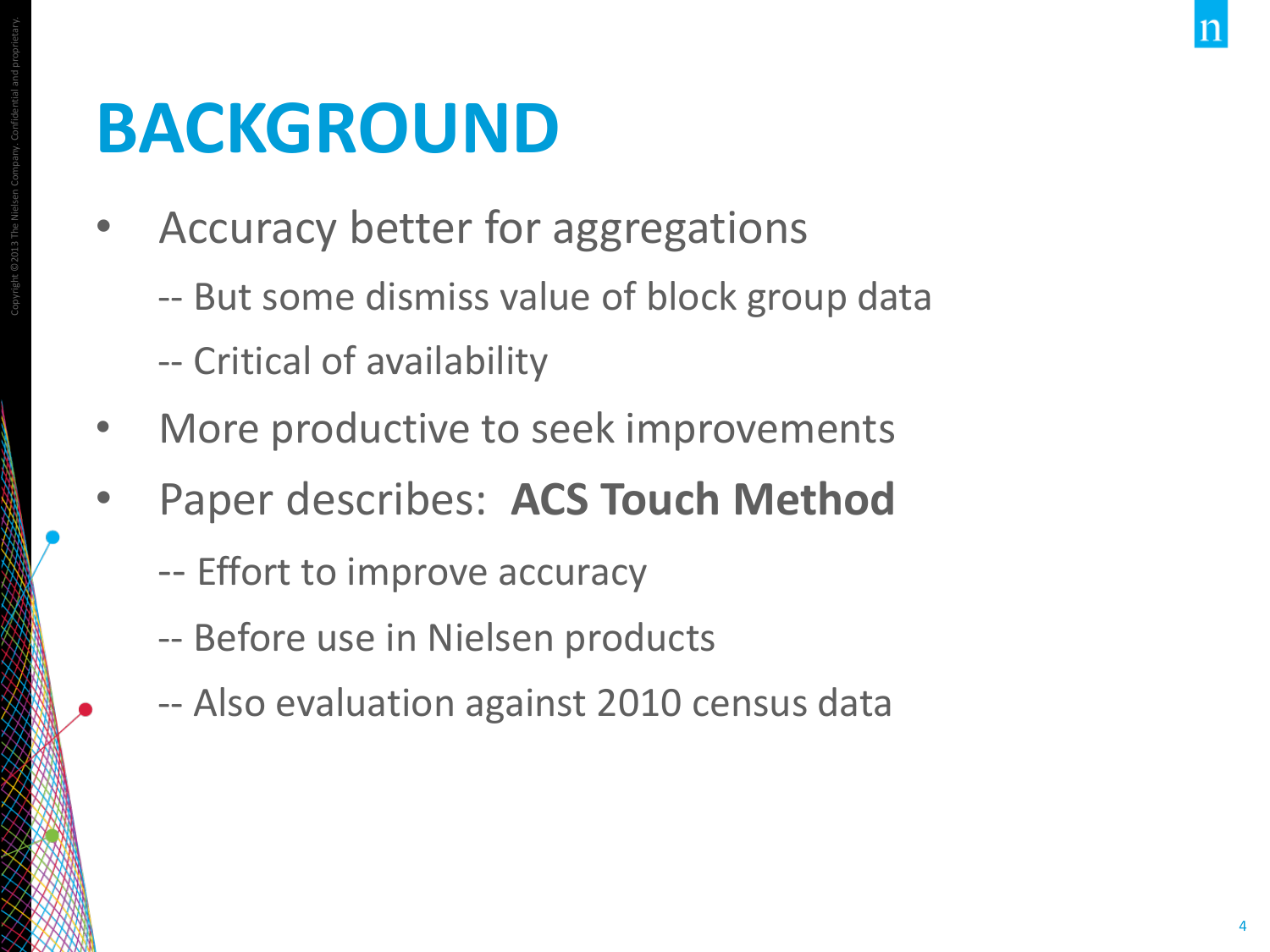# **ACS TOUCH METHOD**

- Effort to improve accuracy of ACS block group data
	- -- Augment with data from adjacent block groups
	- -- Expectation: adjacent BGs tend to be similar
	- -- A form of "borrowing strength"
- Requires mega data processing
	- -- But conceptually simple
	- -- Easy to explain to clients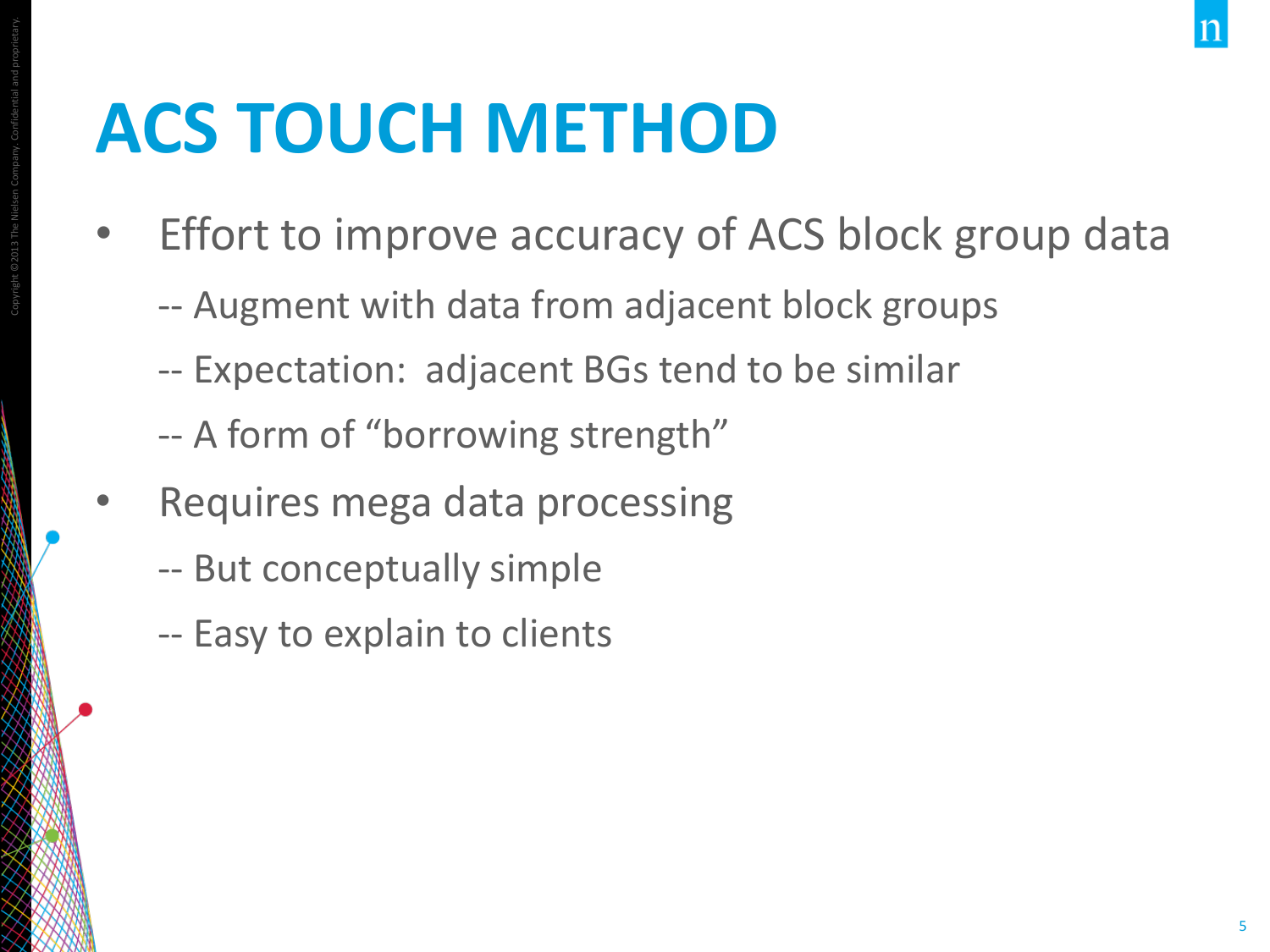### **ACS TOUCH METHOD**



n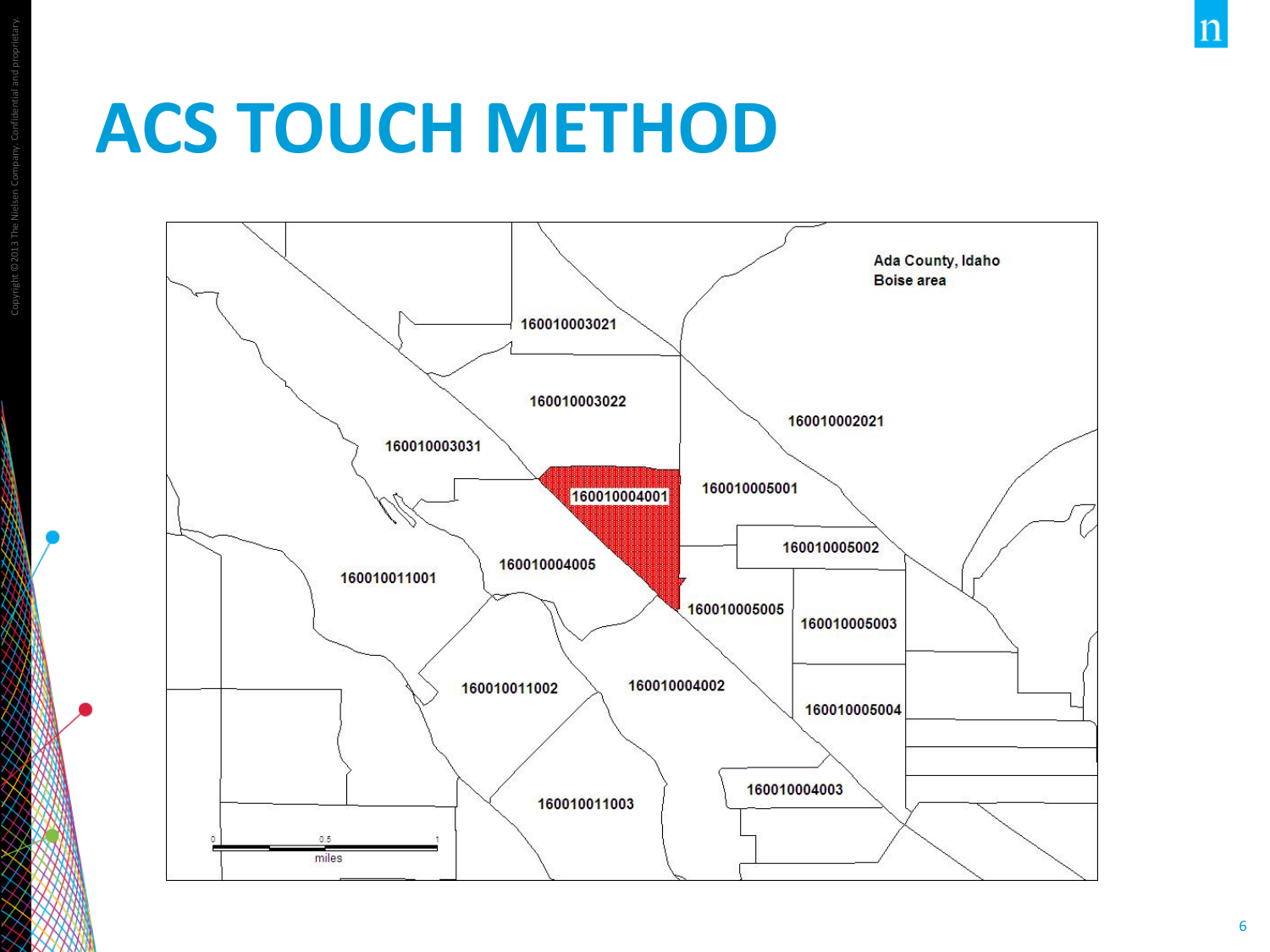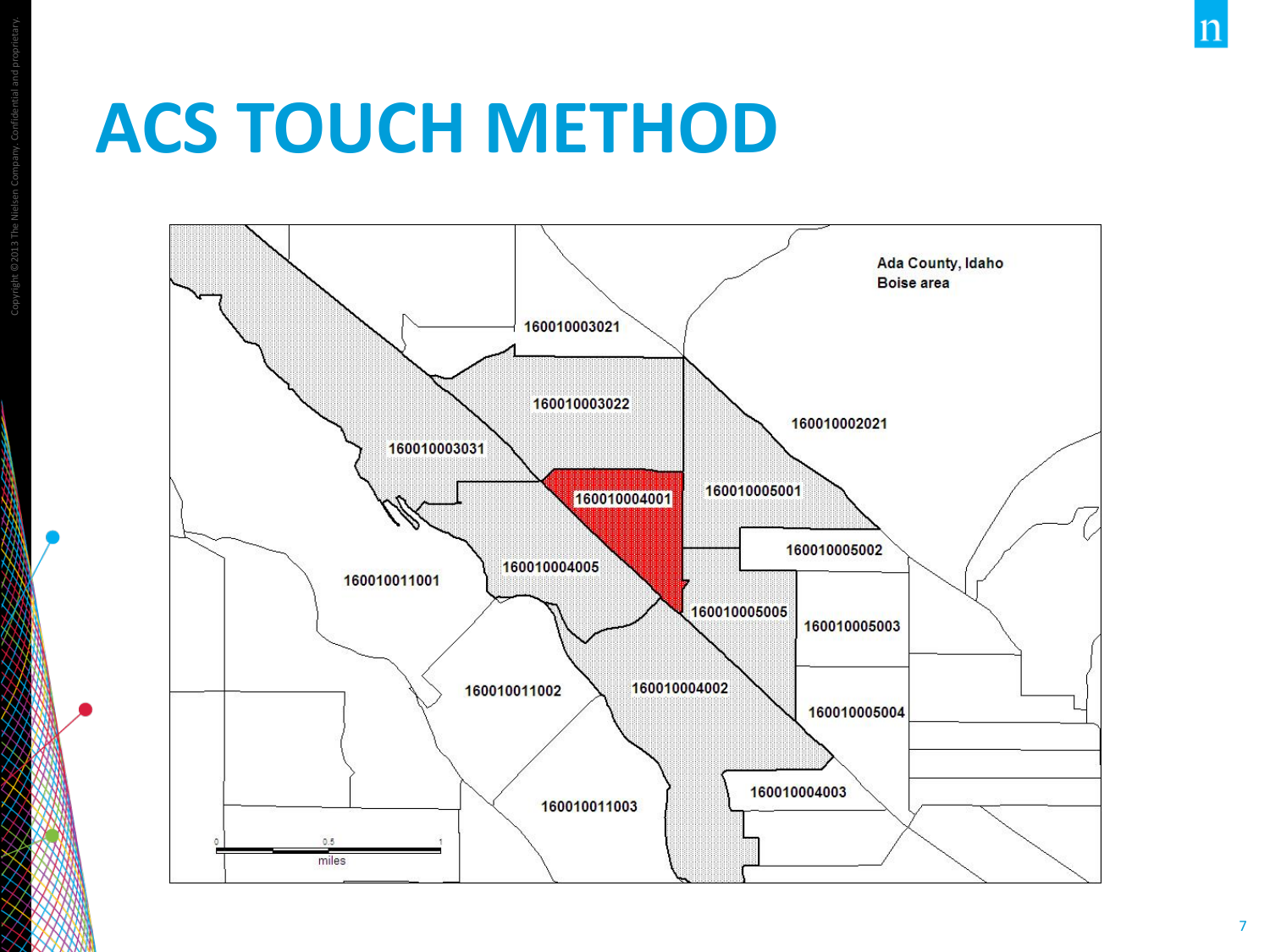# **ACS TOUCH METHOD**

- For each ACS table and each block group
- Three distributions

- -- ACS Published: Data as published in ACS Summary File
- -- ACS Touch: Published combined with adjacent BGs
- -- ACS Weighted: Weighted avg of Published and Touch
- Weight based on Number of ACS responses
	- -- If 100+ responses, Published weight = 100 pct
	- -- Touch weight increased as responses decrease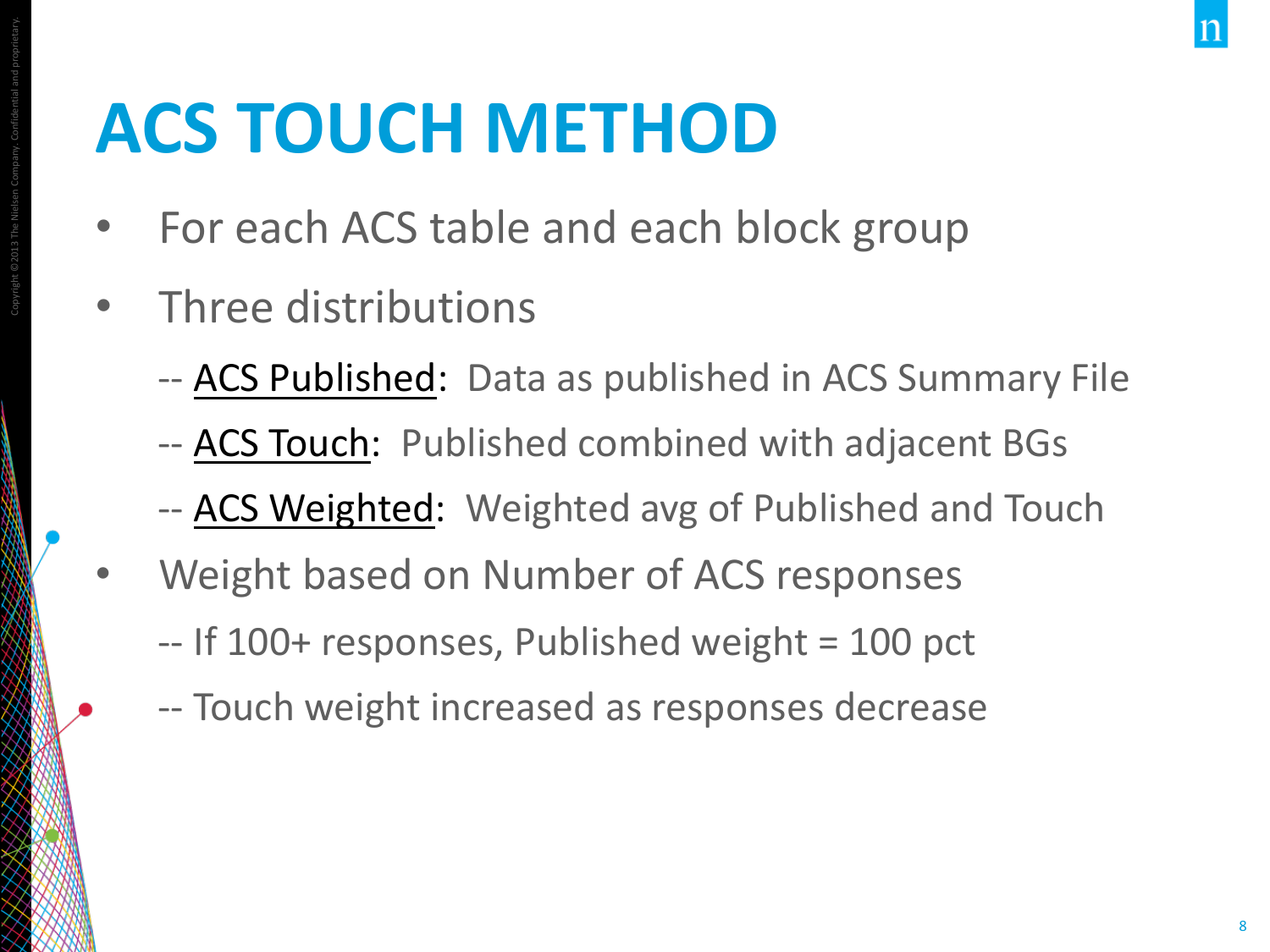### **2006-2010 ACS PERCENT DISTRIBUTION OF HOUSEHOLD TYPE BY HOUSEHOLD SIZE: BG 16 001 0004.00 1 IN IDAHO**

| <b>HH Type and Size</b>     | <b>ACS Published</b> | <b>ACS Touch</b> | <b>ACS Weighted</b> |
|-----------------------------|----------------------|------------------|---------------------|
| <b>Total Households</b>     | 328                  | 4,082            | 328                 |
| <b>Family 2 persons</b>     | 36.9                 | 20.1             | 23.3                |
| <b>Family 3 persons</b>     | 8.5                  | 9.8              | 9.6                 |
| <b>Family 4 persons</b>     | 21.3                 | 12.5             | 14.2                |
| <b>Family 5 persons</b>     | 3.7                  | 3.1              | 3.2                 |
| <b>Family 6 persons</b>     | 0.0                  | 1.9              | 1.6                 |
| <b>Family 7+ persons</b>    | 0.0                  | 0.0              | 0.0                 |
| <b>Nonfamily 1 person</b>   | 3.4                  | 39.7             | 32.8                |
| <b>Nonfamily 2 persons</b>  | 4.0                  | 8.9              | 7.9                 |
| <b>Nonfamily 3 persons</b>  | 0.0                  | 2.2              | 1.7                 |
| <b>Nonfamily 4 persons</b>  | 0.0                  | 0.0              | 0.0                 |
| <b>Nonfamily 5 persons</b>  | 0.0                  | 0.0              | 0.0                 |
| <b>Nonfamily 6 persons</b>  | 0.0                  | 0.0              | 0.0                 |
| <b>Nonfamily 7+ persons</b> | 22.3                 | 1.8              | 5.7                 |
| <b>Unweighted HU</b>        | 19                   |                  |                     |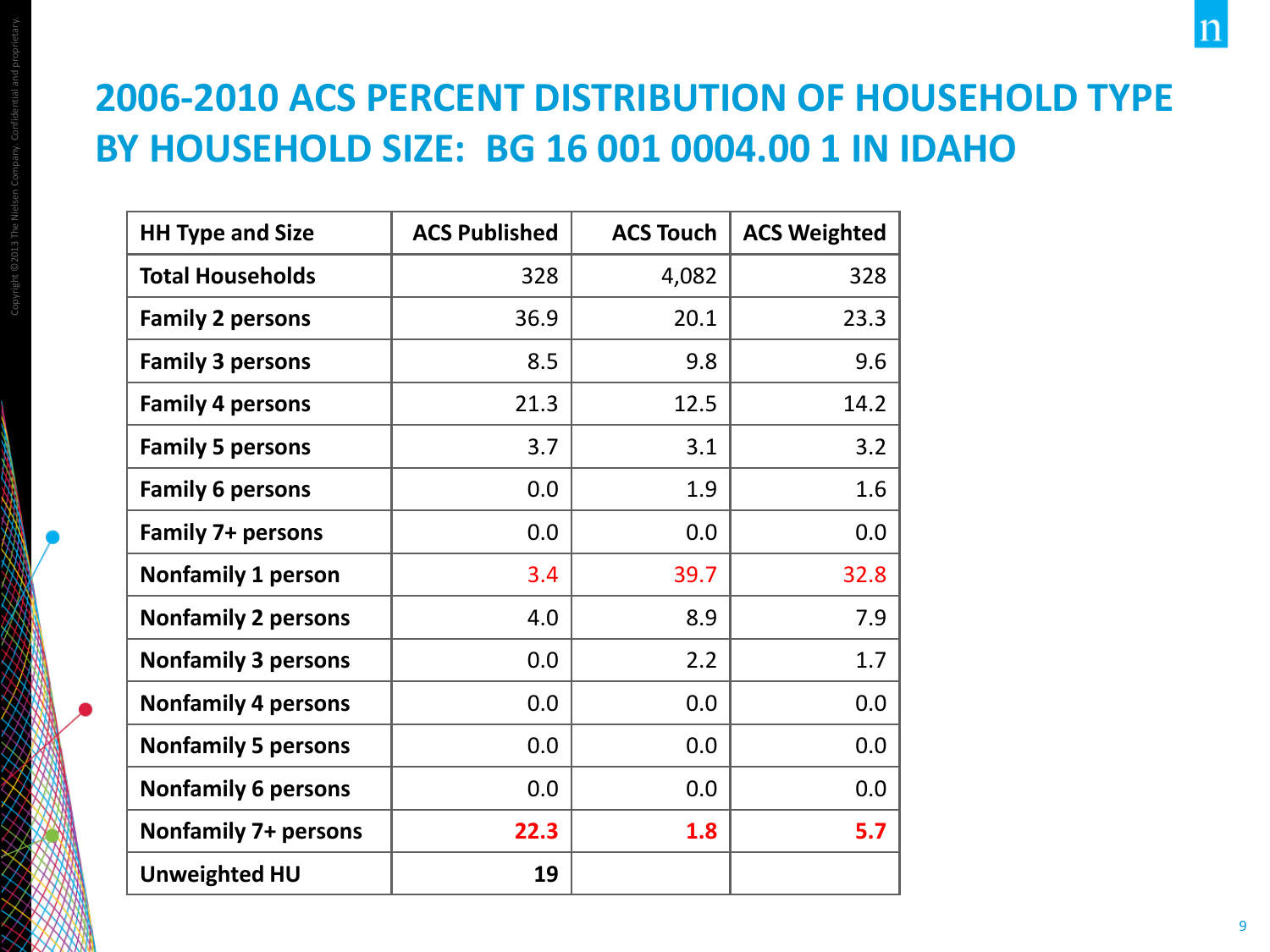• Key question

- -- Does this approach make data more (or less) accurate?
- Evaluation
	- -- Looked at "Households by Type and Size"
	- -- Available for both ACS and census
	- -- Compared all 3 ACS distributions vs. census
		- 2006-2010 data for all BGs
		- Index of dissimilarity
	- -- An imperfect but revealing comparison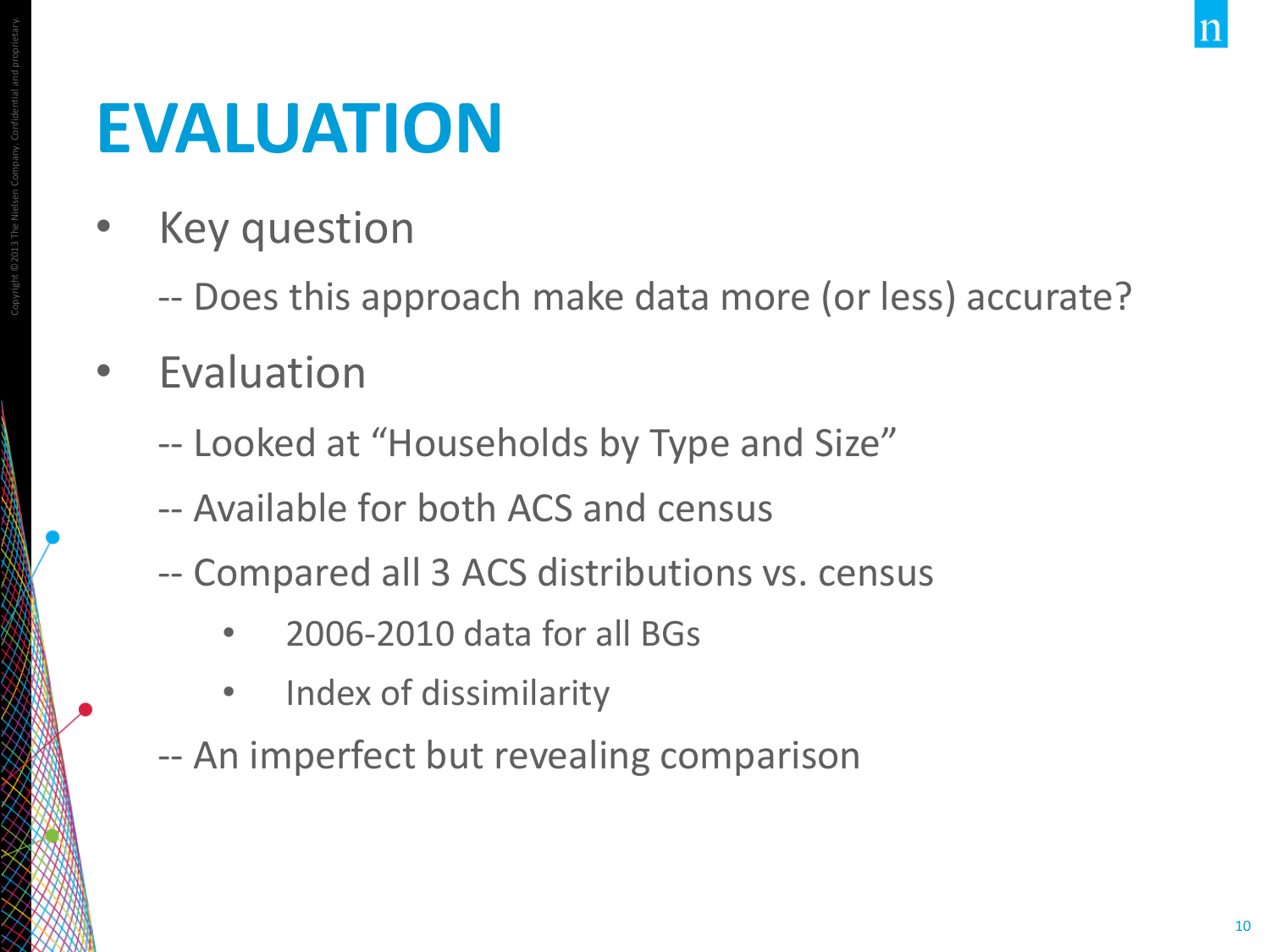### **2006-2010 ACS PERCENT DISTRIBUTION OF HOUSEHOLD TYPE BY HOUSEHOLD SIZE: BG 16 001 0004.00 1 IN IDAHO**

| <b>HH Type and Size</b>       | 2010 Census | <b>ACS Published</b> | <b>ACS Touch</b> | <b>ACS Weighted</b> |
|-------------------------------|-------------|----------------------|------------------|---------------------|
| <b>Total Households</b>       | 376         | 328                  | 4,082            | 328                 |
| <b>Family 2 persons</b>       | 22.3        | 36.9                 | 20.1             | 23.3                |
| <b>Family 3 persons</b>       | 17.6        | 8.5                  | 9.8              | 9.6                 |
| <b>Family 4 persons</b>       | 7.7         | 21.3                 | 12.5             | 14.2                |
| <b>Family 5 persons</b>       | 5.1         | 3.7                  | 3.1              | 3.2                 |
| <b>Family 6 persons</b>       | 1.9         | 0.0                  | 1.9              | 1.6                 |
| <b>Family 7+ persons</b>      | 0.5         | 0.0                  | 0.0              | 0.0                 |
| <b>Nonfamily 1 person</b>     | 32.2        | 3.4                  | 39.7             | 32.8                |
| <b>Nonfamily 2 persons</b>    | 11.4        | 4.0                  | 8.9              | 7.9                 |
| <b>Nonfamily 3 persons</b>    | 1.1         | 0.0                  | 2.2              | 1.7                 |
| <b>Nonfamily 4 persons</b>    | 0.3         | 0.0                  | 0.0              | 0.0                 |
| <b>Nonfamily 5 persons</b>    | 0.0         | 0.0                  | 0.0              | 0.0                 |
| <b>Nonfamily 6 persons</b>    | 0.0         | 0.0                  | 0.0              | 0.0                 |
| <b>Nonfamily 7+ persons</b>   | 0.0         | 22.3                 | 1.8              | 5.7                 |
| <b>Index of Dissimilarity</b> |             | 50.4                 | 15.2             | 14.4                |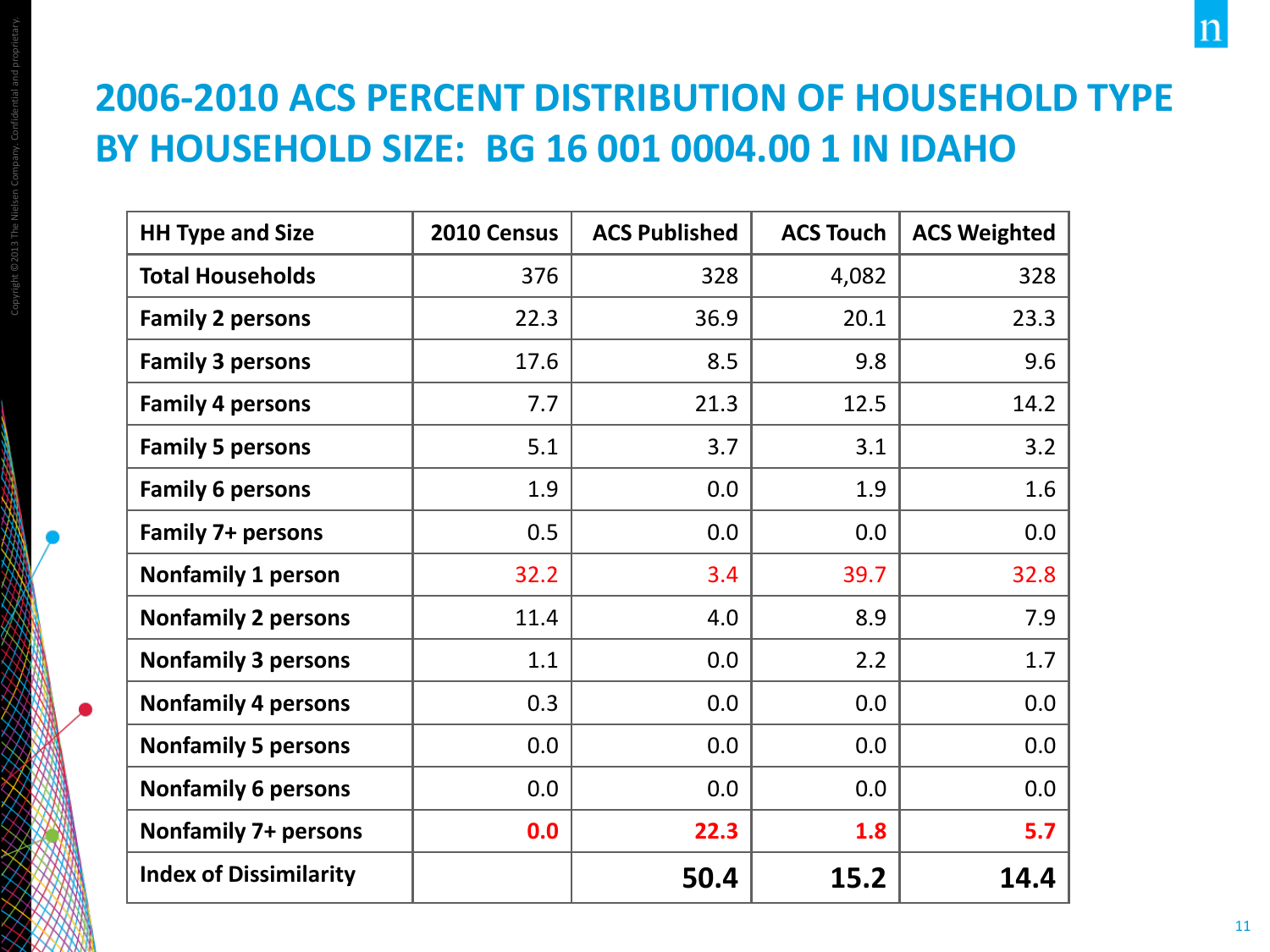- OK . . . the big outlier is improved
- What about across all block groups?

### **Mean Index of Dissimilarity for All Block Groups:**

**Alternative ACS Distributions versus 2010 Census** 

| <b>ACS Comparison</b>           | <b>Mean IOD</b> |
|---------------------------------|-----------------|
| <b>ACS Published vs. Census</b> | 19.4            |
| <b>ACS Touch vs. Census</b>     | 12.2            |
| <b>ACS Weighted vs. Census</b>  | 12 <sub>2</sub> |

Does this differ by N of ACS responses?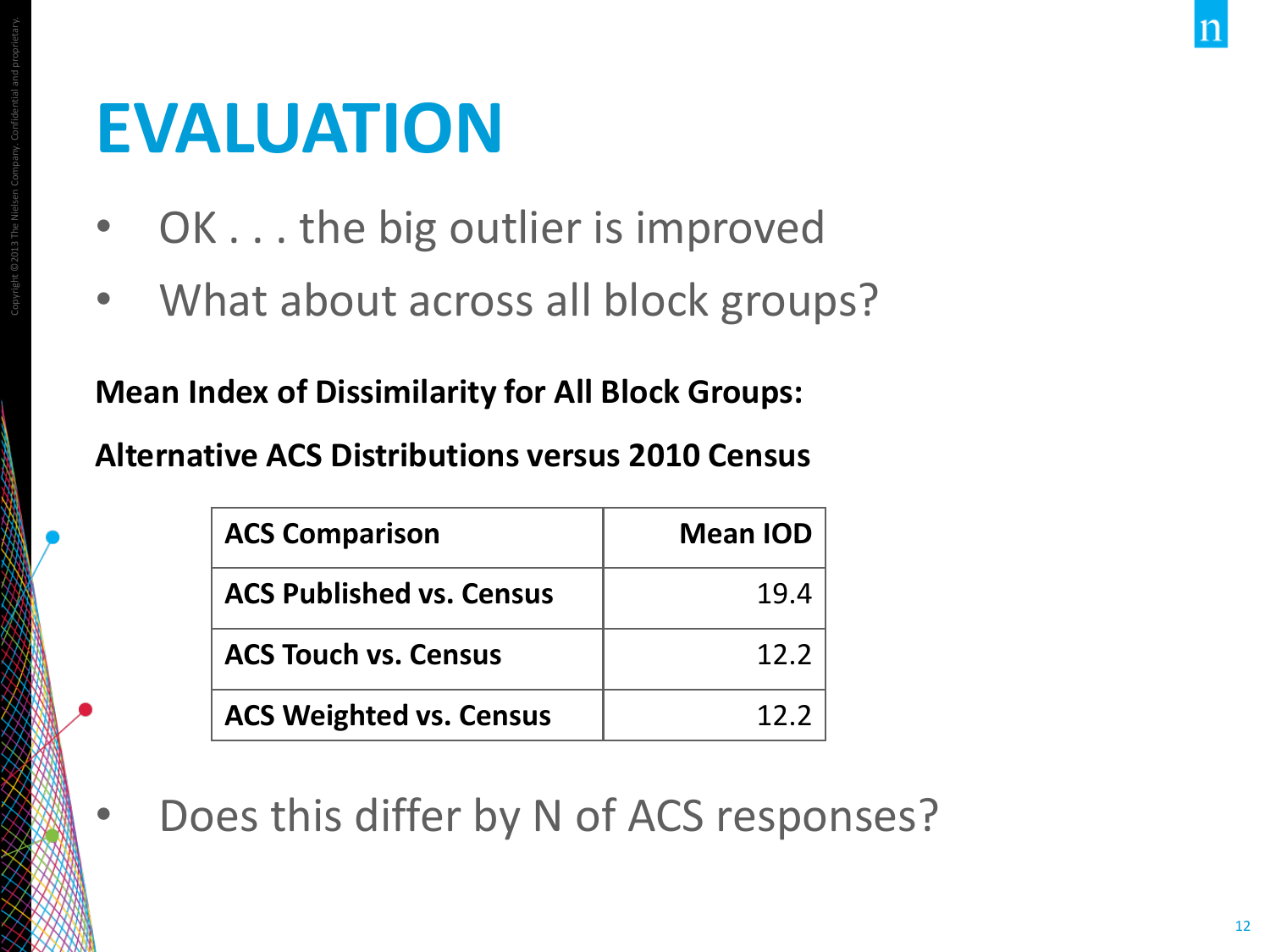### **MEAN INDEX OF DISSIMILARITY FOR BLOCK GROUP ACS DISTRIBUTIONS OF HOUSEHOLD TYPE BY SIZE BY NUMBER OF ACS RESPONSES**

| <b>ACS Responses</b>     | N       | <b>Published</b> | <b>Touch</b> | Weighted |
|--------------------------|---------|------------------|--------------|----------|
| <b>All Block Groups*</b> | 216,598 | 19.4             | 12.2         | 12.2     |
| Fewer than 10            | 1,900   | 60.3             | 32.4         | 32.1     |
| 10 to 19                 | 18,255  | 29.3             | 15.0         | 14.8     |
| 20 to 29                 | 50,291  | 23.2             | 13.1         | 13.0     |
| 30 to 39                 | 48,379  | 19.4             | 12.1         | 12.0     |
| 40 to 49                 | 33,996  | 16.9             | 11.5         | 11.4     |
| 50 to 59                 | 22,114  | 15.3             | 11.1         | 11.0     |
| 60 to 69                 | 13,884  | 14.2             | 10.7         | 10.9     |
| 70 to 79                 | 8,512   | 13.4             | 10.4         | 11.1     |
| 80 to 89                 | 5,314   | 12.7             | 10.2         | 11.3     |
| 90 to 99                 | 3,491   | 12.2             | 10.0         | 11.7     |
| 100 or more              | 10,462  | 10.8             | 9.2          | 10.8     |

\* Block groups with 2010 households greater than 0.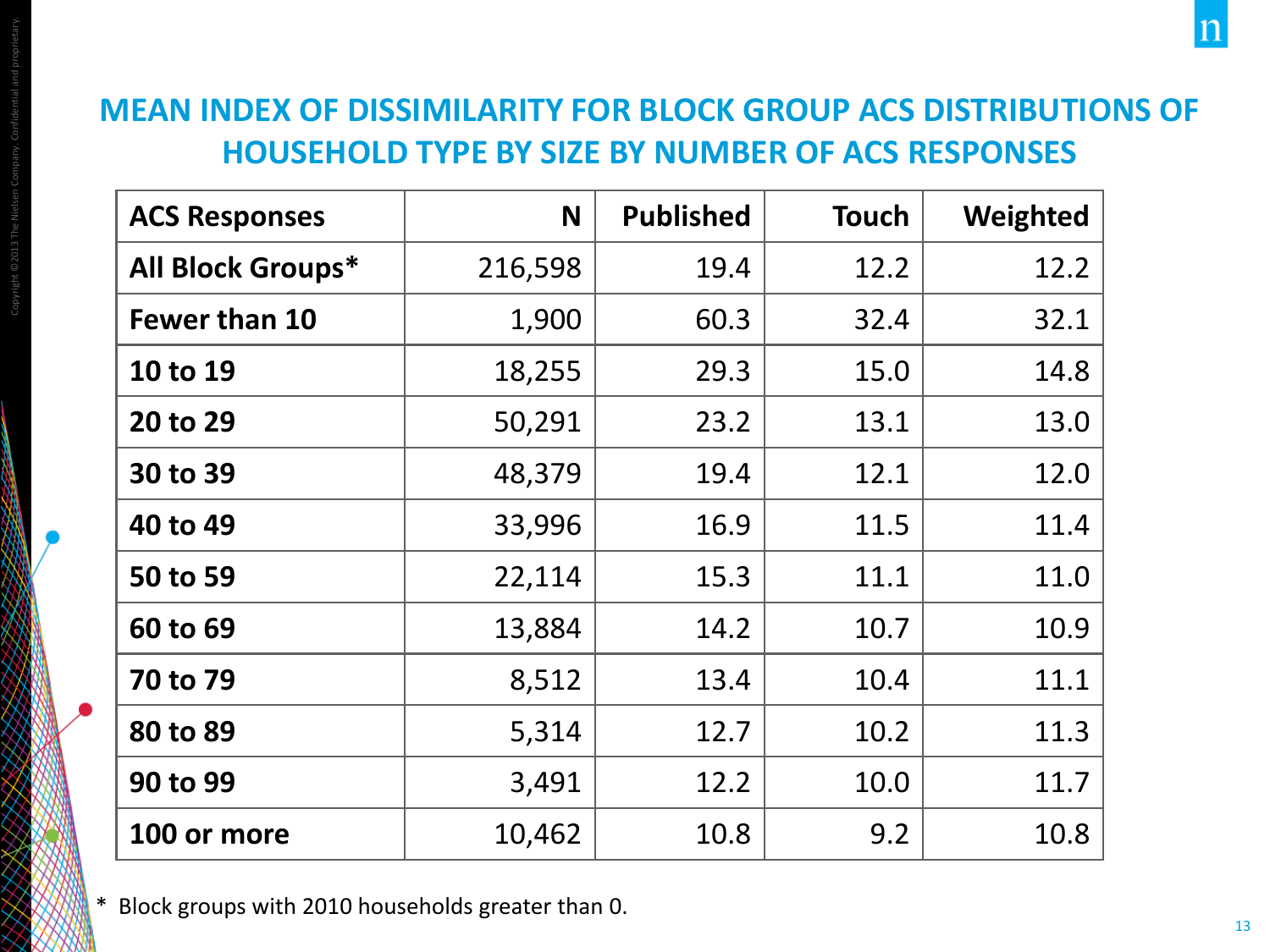- "Touch" better than "Published" even where 100+ ACS responses
	- -- Better to use ACS Touch for all BGs?
- Another view
	- -- How often do Touch and Weighted improve over Published?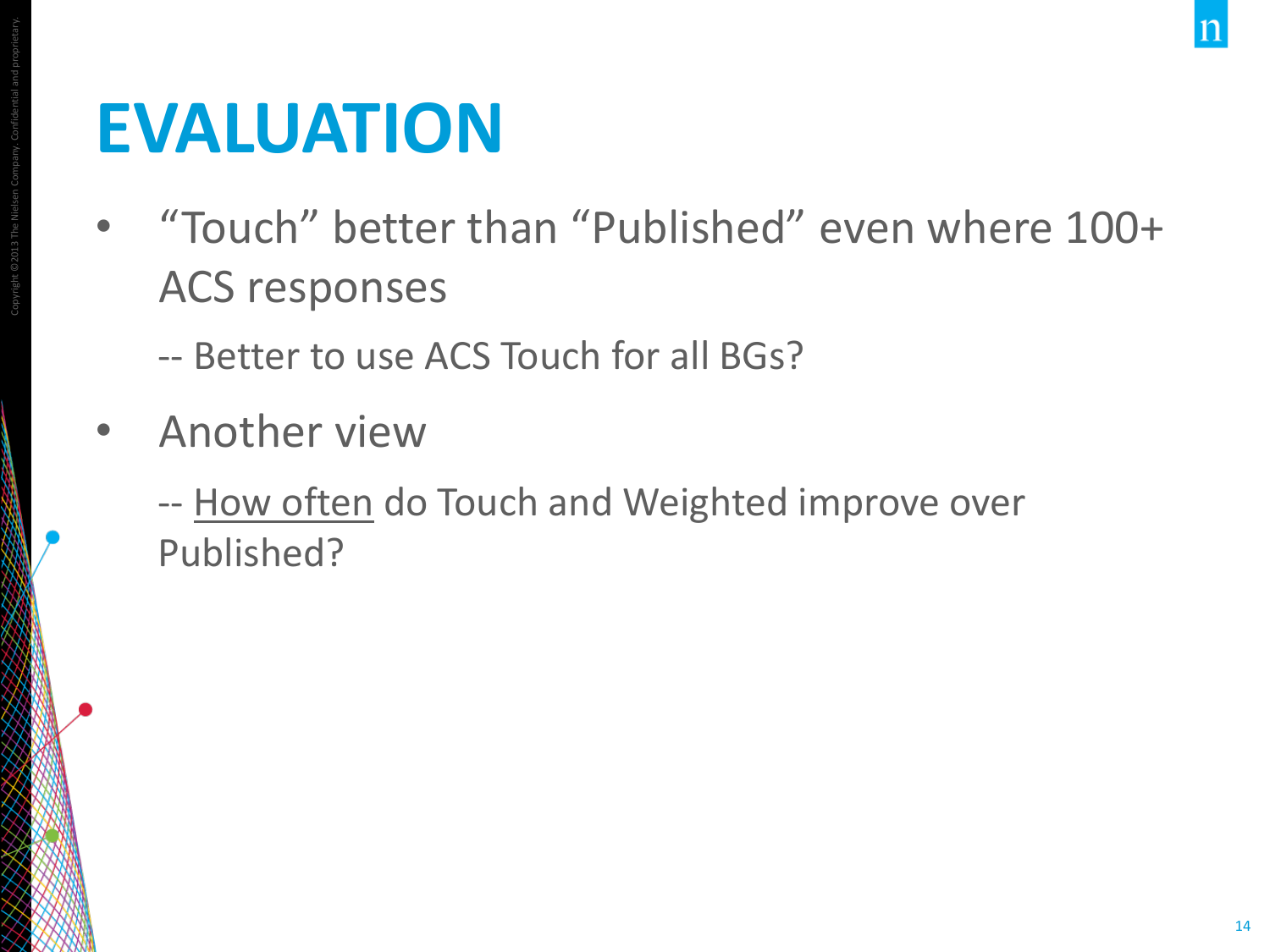### **PERCENT OF BLOCK GROUPS WHERE ACS TOUCH AND WEIGHTED HAD LOWER INDEX OF DISSIMILARITY THAN ACS PUBLISHED: HOUSEHOLD TYPE AND SIZE BY NUMBER OF ACS RESPONSES**

| <b>ACS Responses</b>     | N       | <b>Touch</b> | Weighted |
|--------------------------|---------|--------------|----------|
| <b>All Block Groups*</b> | 216,598 | 82.5         | 88.4     |
| <b>Fewer than 10</b>     | 1,900   | 91.2         | 92.1     |
| 10 to 19                 | 18,255  | 92.9         | 95.3     |
| 20 to 29                 | 50,291  | 89.4         | 94.0     |
| 30 to 39                 | 48,379  | 85.2         | 92.8     |
| 40 to 49                 | 33,996  | 80.5         | 91.8     |
| 50 to 59                 | 22,114  | 77.3         | 91.3     |
| 60 to 69                 | 13,884  | 74.2         | 91.6     |
| 70 to 79                 | 8,512   | 72.0         | 92.4     |
| 80 to 89                 | 5,314   | 70.4         | 93.5     |
| 90 to 99                 | 3,491   | 68.2         | 93.0     |
| 100 or more              | 10,462  | 65.4         | 0.0      |

\* Block groups with 2010 households greater than 0.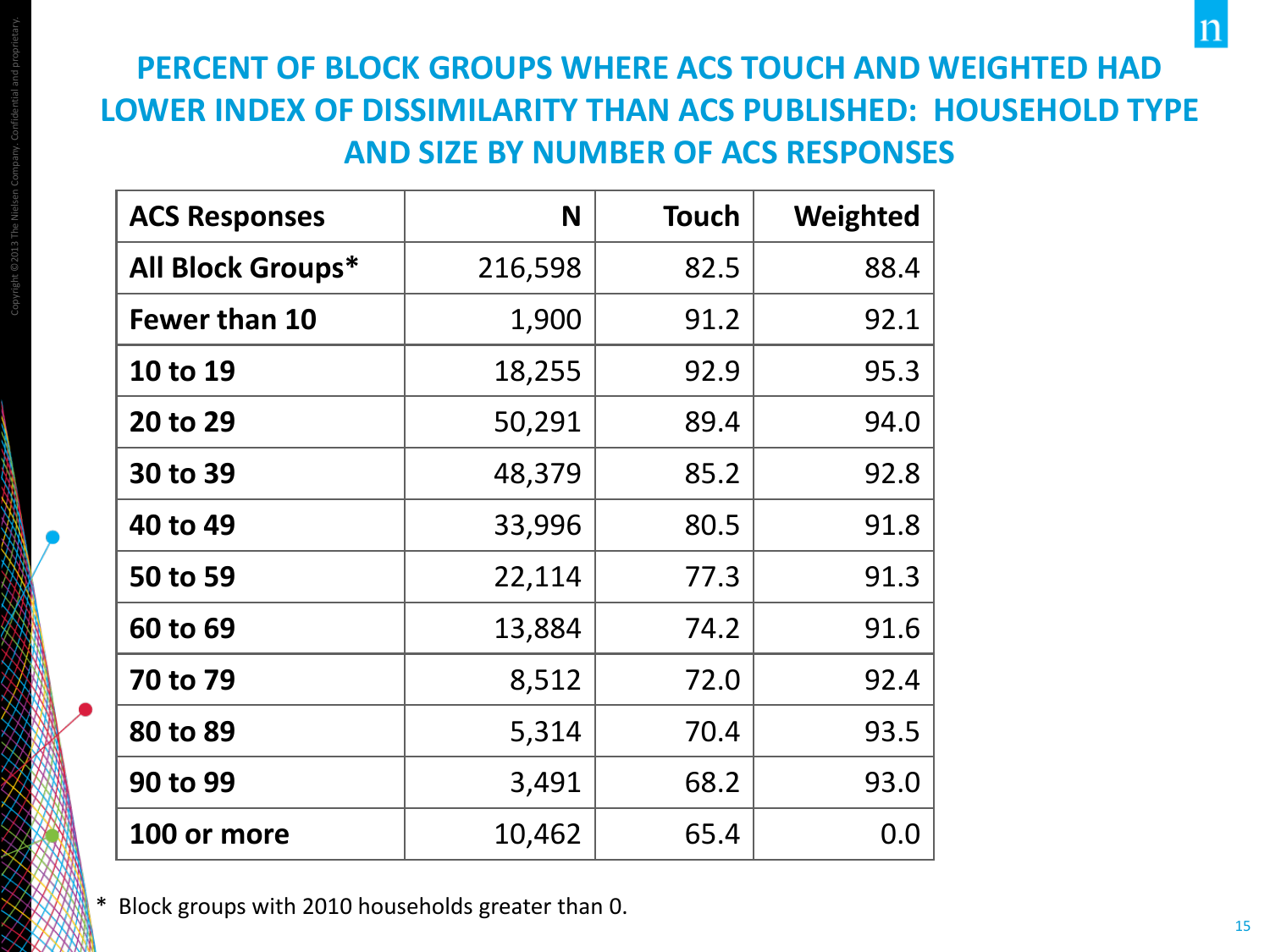Copyright ©2013 The Nielsen Company. Confidential and proprietary.

- OK . . . improvement across BGs
- But is there a negative impact at aggregate levels?

**Mean Index of Dissimilarity for ACS Distributions: Block Groups Summed to County and National Levels** 

| <b>ACS Comparison</b>           | County | <b>National</b> |
|---------------------------------|--------|-----------------|
| <b>ACS Published vs. Census</b> | 4.8    | 2.0             |
| <b>ACS Touch vs. Census</b>     | 4.6    | 1.8             |
| <b>ACS Weighted vs. Census</b>  |        |                 |

Conclusion: No major negative impact on aggregate areas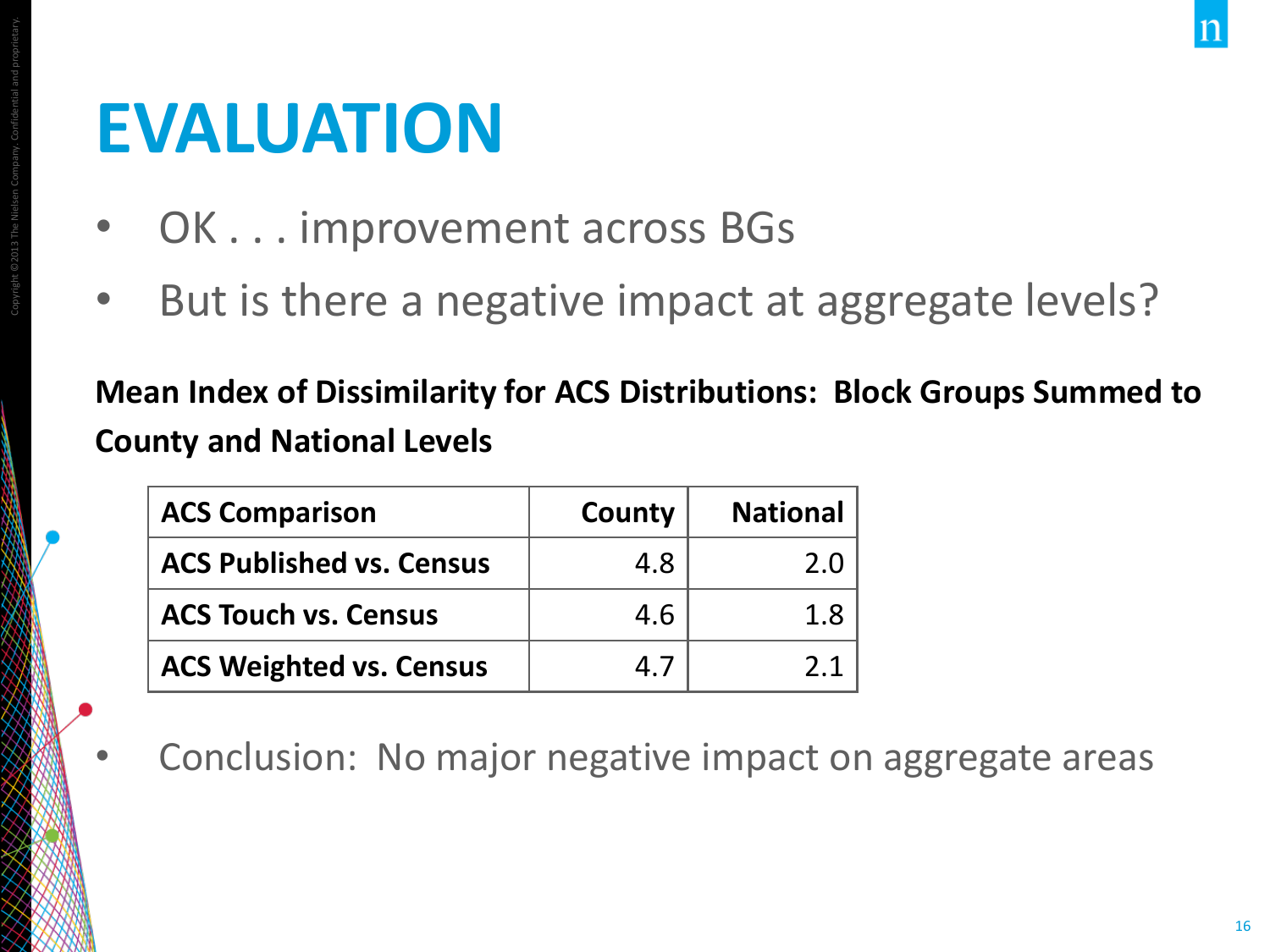# **CONCLUSIONS**

- Comprehensive test not feasible
	- -- ACS is only source for most data it provides
	- -- ACS period estimates not comparable with census
- But limited evaluation suggests potential
	- -- ACS outliers improved
	- -- Mean IODs are reduced
	- -- Improved accuracy in most BGs
	- -- Accuracy of aggregations preserved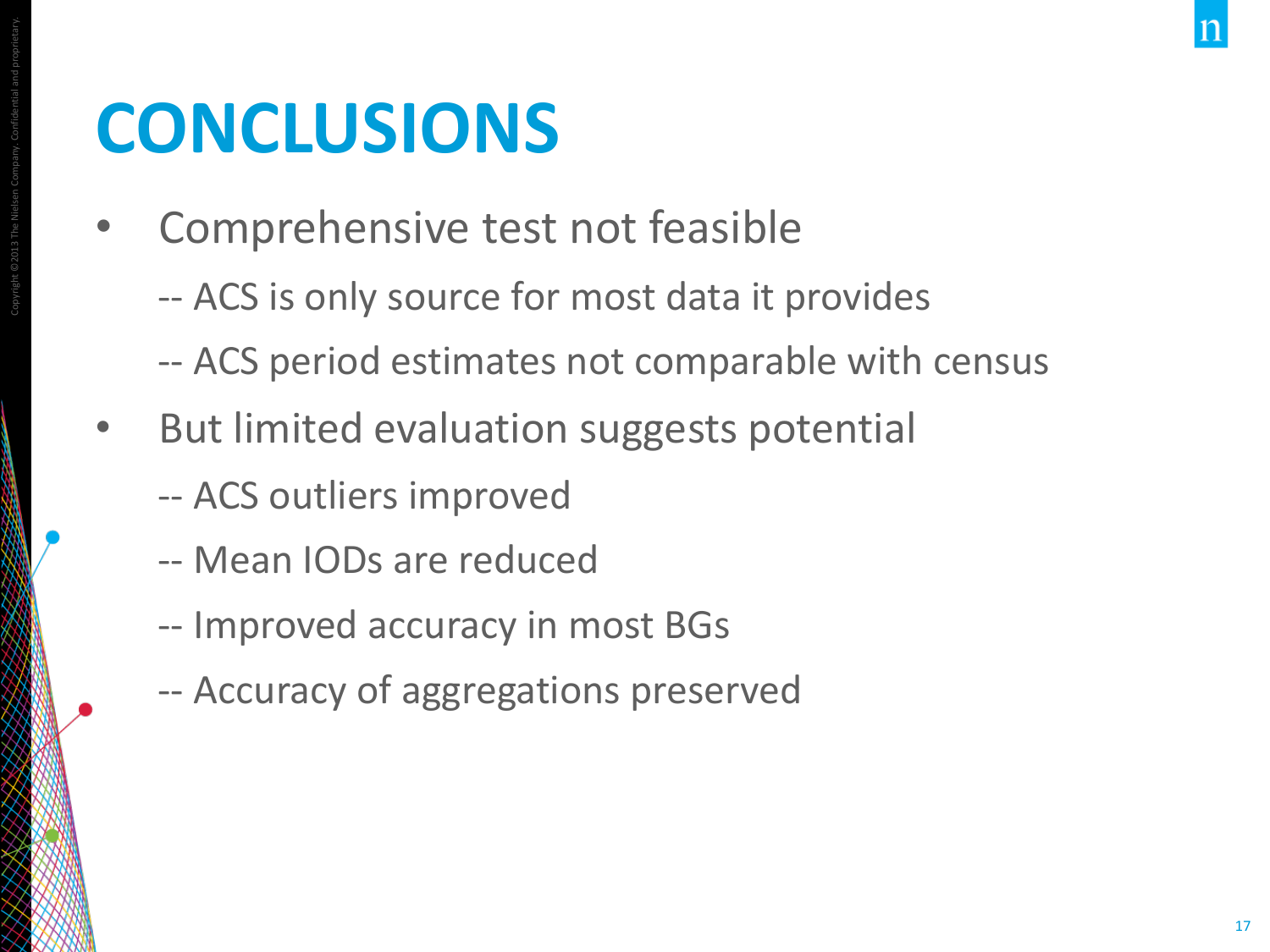# **CONCLUSIONS**

- Could debate merits of Touch vs. Weighted
- But the potential for improvement is clear
- And the application could be refined
	- -- More selective designation of "touch" BGs
	- -- Those similar on decennial characteristics
- The choice is ours . . .
	- -- Dismiss BG data as error-prone
	- -- Or seek to reduce error, and maximize value